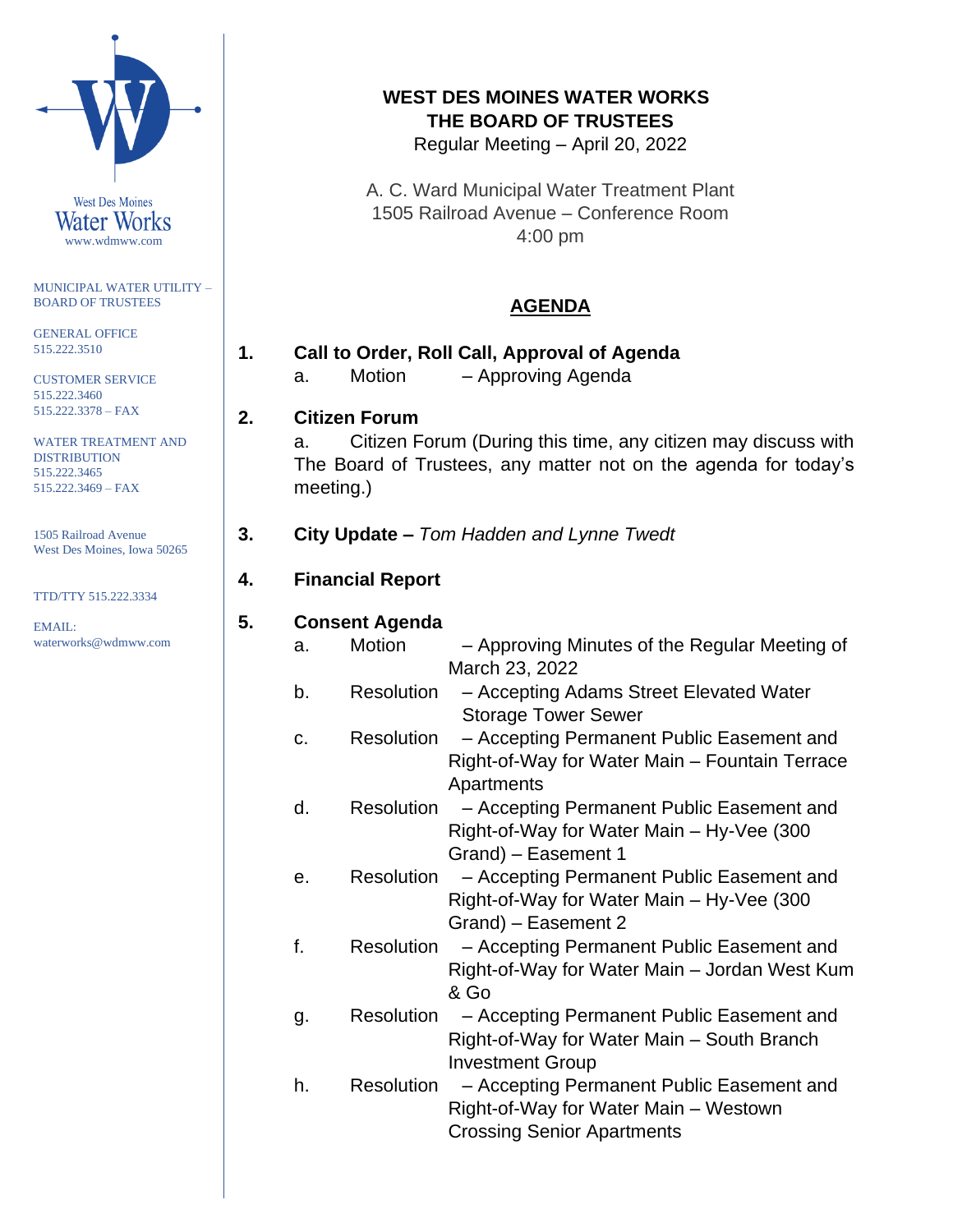| Ť. | <b>Resolution</b> | - Accepting Permanent Public Easement and Right-of-Way for<br>Water Main - 8925 Ashworth Road                                                                                                   |
|----|-------------------|-------------------------------------------------------------------------------------------------------------------------------------------------------------------------------------------------|
| j. | <b>Resolution</b> | - Accepting Permanent Public Easement and Right-of-Way<br>for Water Main - Ashworth Road Water Main Replacement<br>Project – Segment 2 – West Des Moines Water Works Project<br>00800-170-21021 |
|    |                   | 3301 Ashworth Road - LDS Church<br>1.                                                                                                                                                           |
| k. | Motion            | - Approving the Water Supply Service Agreement for                                                                                                                                              |
|    |                   | Ashworth Commercial - 8929 Ashworth Road                                                                                                                                                        |
| I. | Resolution        | - Accepting Permanent Public Easement and Right-of-Way for                                                                                                                                      |
|    |                   | Water Main - Fareway - Easement 1                                                                                                                                                               |
| m. | <b>Resolution</b> | - Accepting Permanent Public Easement and Right-of-Way for                                                                                                                                      |
|    |                   | Water Main - Fareway - Easement 2                                                                                                                                                               |

#### **6. Recommendations from Committees**

- a. Personnel and Compensation
	- 1. Motion Ratifying the Hiring of Patrick O'Connell as Maintenance **Worker**

### **7. Recommendations from Staff**

- a. Motion Approving the Finance Agreement Between the City of West Des Moines and the West Des Moines Water Works for Work Associated with Microsoft Project Ginger
- b. Motion Accepting Price Quotation and Authorizing Purchase of a Lime Slurry Pump
- c. Motion Approving a Master Agreement and Task Order No. 1 & 2 with FOX Strand & Associates for Professional Engineering Services for Relocating MCC No. 1, Automatic Transfer Switch Replacement and General Control Unit Replacement

# **8. Construction Project Actions**

- a. 2022 Water Main Replacement Program Briar Ridge and Valley Ridge Court East of S 35th Street (Water Works Project No. 00800-170-22001)
	- 1. Public Hearing Plans, Specifications, Addenda, Form of Contract & Estimate of Costs
	- 2. Resolution Adopting Plans, Specifications, Addenda, Form of Contract & Estimate of Costs
	- 3. Resolution Rejecting All Bids
- b. 2022 Pumping Station Pipe Gallery Painting 39<sup>th</sup> Street Reservoir West Des Moines Water Works (Water Works Project No. 00800-170-22023)
	- 1. Resolution Ordering Construction of Certain Public Improvements and Fixing the Date, Time and Place for a Public Hearing Thereon and for Taking of Bids Therefore (Bids 2:00 P.M. May 5, 2022; Public Hearing: 4:05 P.M., May 18, 2022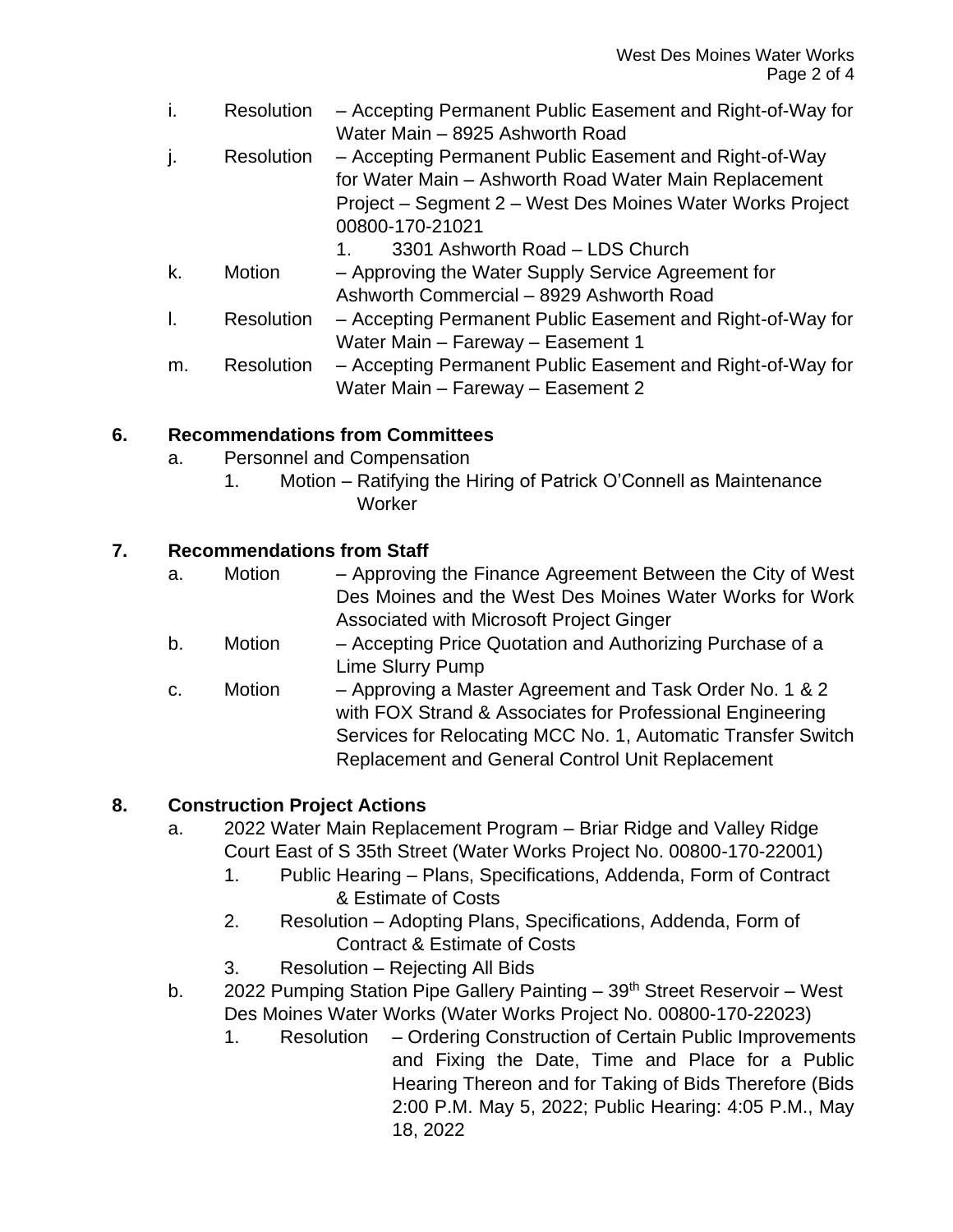| C. | Adams Street Water Main/Tower Change Orders |  |  |
|----|---------------------------------------------|--|--|
|----|---------------------------------------------|--|--|

|  | Motion | - Approving Change Order #3 - Adams Street Water |
|--|--------|--------------------------------------------------|
|--|--------|--------------------------------------------------|

- Main Extension Veterans Parkway to SE Orilla Road
- 2. Motion Approving Change Order #4 Adams Street Water Main Extension – Veterans Parkway to SE Orilla Road

| 9.  | <b>Motions to Pay Bills</b>                  |                                                                                                  |    | \$1,709,557.12    |  |  |
|-----|----------------------------------------------|--------------------------------------------------------------------------------------------------|----|-------------------|--|--|
|     | a.                                           | <b>Non-Construction Bills</b>                                                                    |    | \$391,161.68      |  |  |
|     | b.                                           | <b>Construction Bills</b><br><b>Bolton &amp; Menk</b>                                            |    | \$1,318,395.44    |  |  |
|     |                                              | Engineering Services – Meridian Project<br><b>HR Green Company</b>                               | \$ | 1,346.00          |  |  |
|     |                                              | Ashworth Main Project $-8$ <sup>th</sup> to 35 <sup>th</sup><br><b>OnTrack Construction, LLC</b> | \$ | 20,984.90         |  |  |
|     |                                              | Adams St. Water Main Extension Veterans                                                          |    |                   |  |  |
|     |                                              | to SE Orilla – Pay Request #3<br><b>Teams Services</b>                                           | \$ | 104,676.46        |  |  |
|     |                                              | Adams St. Water Storage Tank<br><b>Landmark Structures</b>                                       | \$ | 382.93            |  |  |
|     |                                              | Adams St. Water Tower - Pay Request #1<br>Veenstra & Kimm Inc                                    |    | \$1,081,070.09    |  |  |
|     |                                              | Engineering Services - Adams St. Water<br>Tank                                                   | \$ | 9,335.10          |  |  |
| 10. | <b>Motions to Receive, File and/or Refer</b> |                                                                                                  |    |                   |  |  |
|     | <b>Project Progress Report</b><br>a.         |                                                                                                  |    | April 12, 2022    |  |  |
|     | b.                                           | <b>Water Quality Report</b>                                                                      |    | <b>March 2022</b> |  |  |
|     | <b>Check Register</b><br>$C_{\cdot}$         |                                                                                                  |    | <b>March 2022</b> |  |  |
|     | d.                                           | <b>Change Order Report</b>                                                                       |    | April 12, 2022    |  |  |

#### **11. Information Report**

- a. Board of Trustees Standing Committees
	- 1. Customer and Community Relations Mary Thomsen, Chair; Erin Sheriff
	- 2. Finance and Audit Gretchen Tegeler, Chair, Jody Smith
	- 3. Operations Erin Sheriff, Chair; Mary Thomsen
	- 4. Personnel and Compensation Scott Brennan, Chair; Gretchen Tegeler
	- 5. Planning/Regionalization Jody Smith, Chair; Scott Brennan
- b. General Manager Christina Murphy 1. 28E Legal Review Update
- c. Finance Manager and Treasurer Pat Mullenbach
- d. Water Production Manager Mitch Pinkerton
- e. Water Distribution Manager Mark Hanasz
- f. Engineering Project Manager William Mabuce
- g. Business Relations Manager Josh Heggen